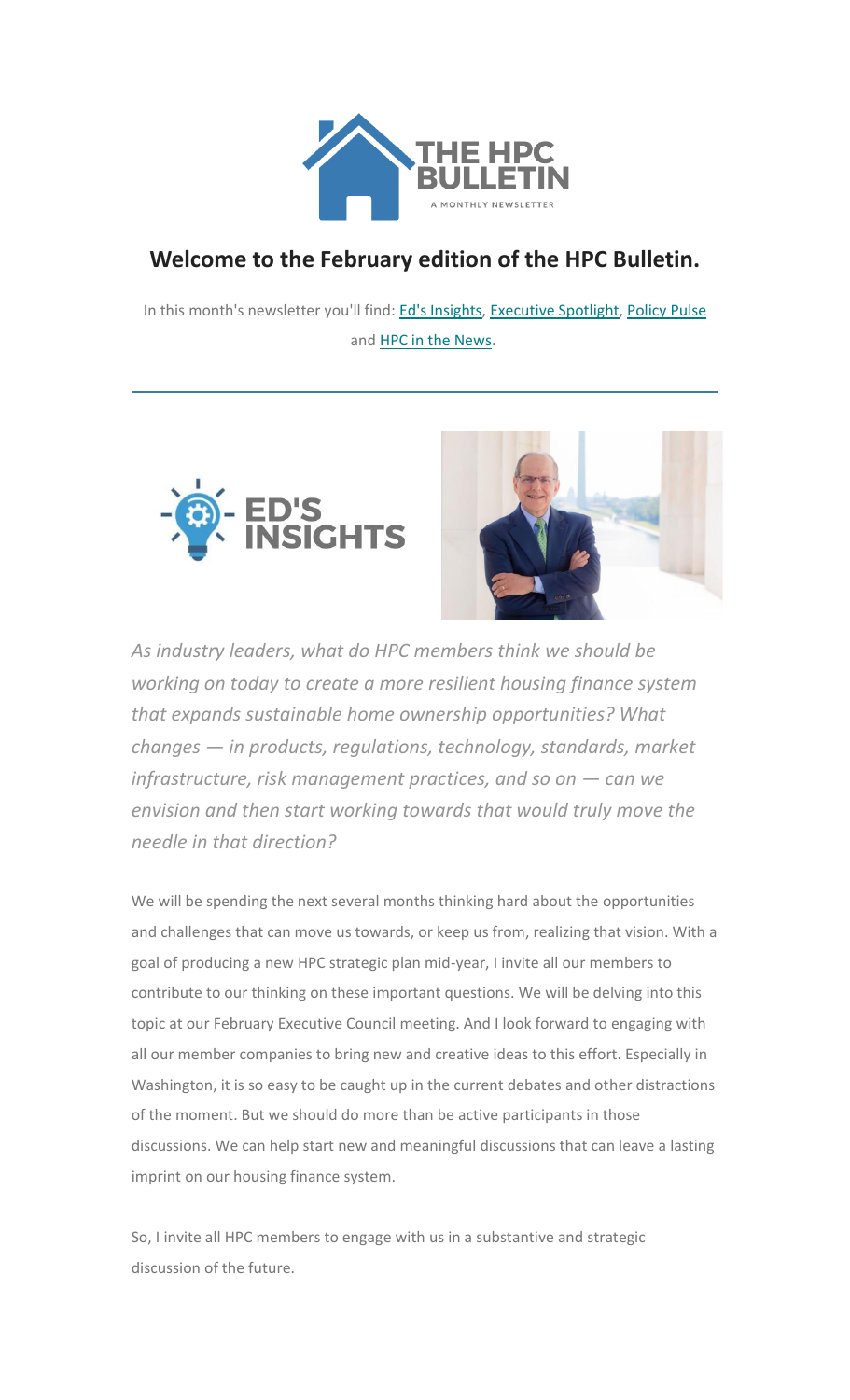Let me close with another word about our upcoming February meeting. I am delighted to report that Michael DeVito, an HPC alum and now CEO of Freddie Mac, will kick off our meeting as our dinner speaker. Rohit Chopra, Director of the Consumer Financial Protection Bureau, will be sitting down with our Executive Council the following day.

 $Zl$ 



<span id="page-1-0"></span>*This month's Executive Spotlight focuses on David Gansberg, President, Chief Executive Officer, Arch Mortgage Insurance Company.*



**Next Steps for addressing credit risk transfers and the homeownership gap**

Arch MI President David Gansberg discusses the value of and essential next steps for credit risk transfers and the need for all industry stakeholders, including Arch and other mortgage insurers, to do their part to help overcome homeownership hurdles for minority and low-to-moderate income buyers.



**[Read More](https://nam12.safelinks.protection.outlook.com/?url=https%3A%2F%2Fhousingpolicycouncil.us4.list-manage.com%2Ftrack%2Fclick%3Fu%3D5140623077e4523696cc45400%26id%3D5a73f142b5%26e%3Dc1f6e13f3b&data=04%7C01%7CChris.Monaco%40housingpolicycouncil.org%7C6546b76898ad47e9cfa608d9e57e94d8%7Ca05a64bbd6ba4776b9825a9e6644ad76%7C1%7C0%7C637793155343419852%7CUnknown%7CTWFpbGZsb3d8eyJWIjoiMC4wLjAwMDAiLCJQIjoiV2luMzIiLCJBTiI6Ik1haWwiLCJXVCI6Mn0%3D%7C3000&sdata=609W9KmAefskaatOi%2F0qX7u3w2ZxvXmcpaLdFzidNac%3D&reserved=0)**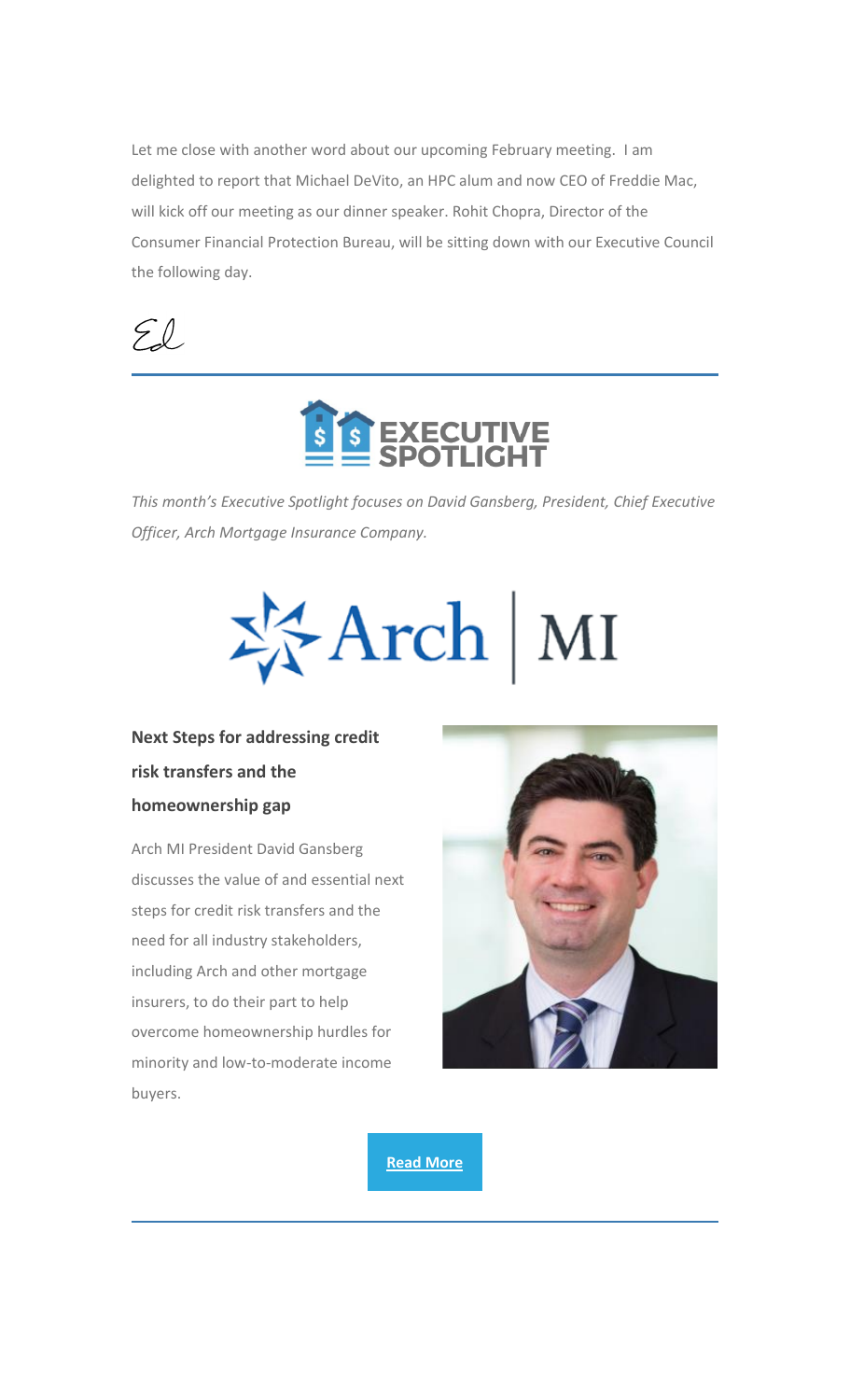

## <span id="page-2-0"></span>**Ginnie Mae Policy Work**

HPC has continued to engage with Ginnie Mae staff and leadership regarding several issues important to members including: potential changes to restrictions on the pooling of re-performing loans, recently announced documentation relief for modifications, as described in [APM 22-01,](https://nam12.safelinks.protection.outlook.com/?url=https%3A%2F%2Fhousingpolicycouncil.us4.list-manage.com%2Ftrack%2Fclick%3Fu%3D5140623077e4523696cc45400%26id%3D7011a79e2c%26e%3Dc1f6e13f3b&data=04%7C01%7CChris.Monaco%40housingpolicycouncil.org%7C6546b76898ad47e9cfa608d9e57e94d8%7Ca05a64bbd6ba4776b9825a9e6644ad76%7C1%7C0%7C637793155343419852%7CUnknown%7CTWFpbGZsb3d8eyJWIjoiMC4wLjAwMDAiLCJQIjoiV2luMzIiLCJBTiI6Ik1haWwiLCJXVCI6Mn0%3D%7C3000&sdata=8VL0n9ARnYLysmDG0YJeh%2BOYKVsNiofRtqy7FSEenMw%3D&reserved=0) and the future technology platform modernization work. President McCargo's interest in the latter was noted in a January *Houston Chronicle* profile, which highlighted the benefits that would accrue to Ginnie Mae stakeholders, a theme that was also included in her preamble to the Ginnie Mae 2021 Annual Report. She has also tweeted enthusiastically about the effort, indicating that the technology upgrade may include block chain. Building upon the direction from members at the HPEC meeting in November, we welcome her interest in leading Ginnie Mae's adoption of state-of-the art technology that will enhance the agency's risk management capabilities, business efficiencies, and mission-oriented activities.

**[Read Ginnie Mae's 2021 Annual Report](https://nam12.safelinks.protection.outlook.com/?url=https%3A%2F%2Fhousingpolicycouncil.us4.list-manage.com%2Ftrack%2Fclick%3Fu%3D5140623077e4523696cc45400%26id%3D9b17d8bbbb%26e%3Dc1f6e13f3b&data=04%7C01%7CChris.Monaco%40housingpolicycouncil.org%7C6546b76898ad47e9cfa608d9e57e94d8%7Ca05a64bbd6ba4776b9825a9e6644ad76%7C1%7C0%7C637793155343419852%7CUnknown%7CTWFpbGZsb3d8eyJWIjoiMC4wLjAwMDAiLCJQIjoiV2luMzIiLCJBTiI6Ik1haWwiLCJXVCI6Mn0%3D%7C3000&sdata=h8pjAvoPvgrPmZfS01JFocxoJmDp5UO7hywXS%2BR1NUA%3D&reserved=0)**

**[Link to GNMA President Alanna McCargo's Twitter Account](https://nam12.safelinks.protection.outlook.com/?url=https%3A%2F%2Fhousingpolicycouncil.us4.list-manage.com%2Ftrack%2Fclick%3Fu%3D5140623077e4523696cc45400%26id%3D1c13b8589e%26e%3Dc1f6e13f3b&data=04%7C01%7CChris.Monaco%40housingpolicycouncil.org%7C6546b76898ad47e9cfa608d9e57e94d8%7Ca05a64bbd6ba4776b9825a9e6644ad76%7C1%7C0%7C637793155343419852%7CUnknown%7CTWFpbGZsb3d8eyJWIjoiMC4wLjAwMDAiLCJQIjoiV2luMzIiLCJBTiI6Ik1haWwiLCJXVCI6Mn0%3D%7C3000&sdata=ZCq%2FvccFjAWuvOijvOjpmM3jjAd9neEsr8s3hsmXz%2Fw%3D&reserved=0)**

### **HPC Role in Washington's Appraisal Policy Dialogue**

For the last two years, HPC's Appraisal working group has been advocating for greater use of data and technology to enhance the overall valuation process, improve risk management, introduce new efficiencies, and address valuation disparities. The group met with [Freddie Mac](https://nam12.safelinks.protection.outlook.com/?url=https%3A%2F%2Fhousingpolicycouncil.us4.list-manage.com%2Ftrack%2Fclick%3Fu%3D5140623077e4523696cc45400%26id%3D1224cffbea%26e%3Dc1f6e13f3b&data=04%7C01%7CChris.Monaco%40housingpolicycouncil.org%7C6546b76898ad47e9cfa608d9e57e94d8%7Ca05a64bbd6ba4776b9825a9e6644ad76%7C1%7C0%7C637793155343419852%7CUnknown%7CTWFpbGZsb3d8eyJWIjoiMC4wLjAwMDAiLCJQIjoiV2luMzIiLCJBTiI6Ik1haWwiLCJXVCI6Mn0%3D%7C3000&sdata=5vIakqI6cLRtcqAuJ5Sz%2FB%2Bepj7N41qQaqAWiraFMt0%3D&reserved=0) and [Fannie Mae](https://nam12.safelinks.protection.outlook.com/?url=https%3A%2F%2Fhousingpolicycouncil.us4.list-manage.com%2Ftrack%2Fclick%3Fu%3D5140623077e4523696cc45400%26id%3D918a28605c%26e%3Dc1f6e13f3b&data=04%7C01%7CChris.Monaco%40housingpolicycouncil.org%7C6546b76898ad47e9cfa608d9e57e94d8%7Ca05a64bbd6ba4776b9825a9e6644ad76%7C1%7C0%7C637793155343419852%7CUnknown%7CTWFpbGZsb3d8eyJWIjoiMC4wLjAwMDAiLCJQIjoiV2luMzIiLCJBTiI6Ik1haWwiLCJXVCI6Mn0%3D%7C3000&sdata=mPnyD3OxS72SMlCKSSZogIC3bZKXrKycKazGAsk0e6E%3D&reserved=0) researchers separately, in October and January, to review their research and policy considerations. HPC also provided input to a report procured by the Appraisal Subcommittee and performed by the National Fair Housing Alliance, to assess the USPAP standards and appraiser qualification criteria. Released on January 19<sup>th</sup>, the report emphasizes the fundamental governance challenges created by a fragmented regulatory regime as well as the need for the GSE appraisal data to be released – two points emphasized in our November comments to the PAVE task force. HPC and this working group will remain active in the coming months to keep the industry perspective in the forefront as the [PAVE task force](https://nam12.safelinks.protection.outlook.com/?url=https%3A%2F%2Fhousingpolicycouncil.us4.list-manage.com%2Ftrack%2Fclick%3Fu%3D5140623077e4523696cc45400%26id%3Dd12c1ab761%26e%3Dc1f6e13f3b&data=04%7C01%7CChris.Monaco%40housingpolicycouncil.org%7C6546b76898ad47e9cfa608d9e57e94d8%7Ca05a64bbd6ba4776b9825a9e6644ad76%7C1%7C0%7C637793155343419852%7CUnknown%7CTWFpbGZsb3d8eyJWIjoiMC4wLjAwMDAiLCJQIjoiV2luMzIiLCJBTiI6Ik1haWwiLCJXVCI6Mn0%3D%7C3000&sdata=0jUgWUxlxwbg7DOX8Kpi334EC%2FuYOfmWhq8HJL9P%2FyU%3D&reserved=0) issues its final recommendations.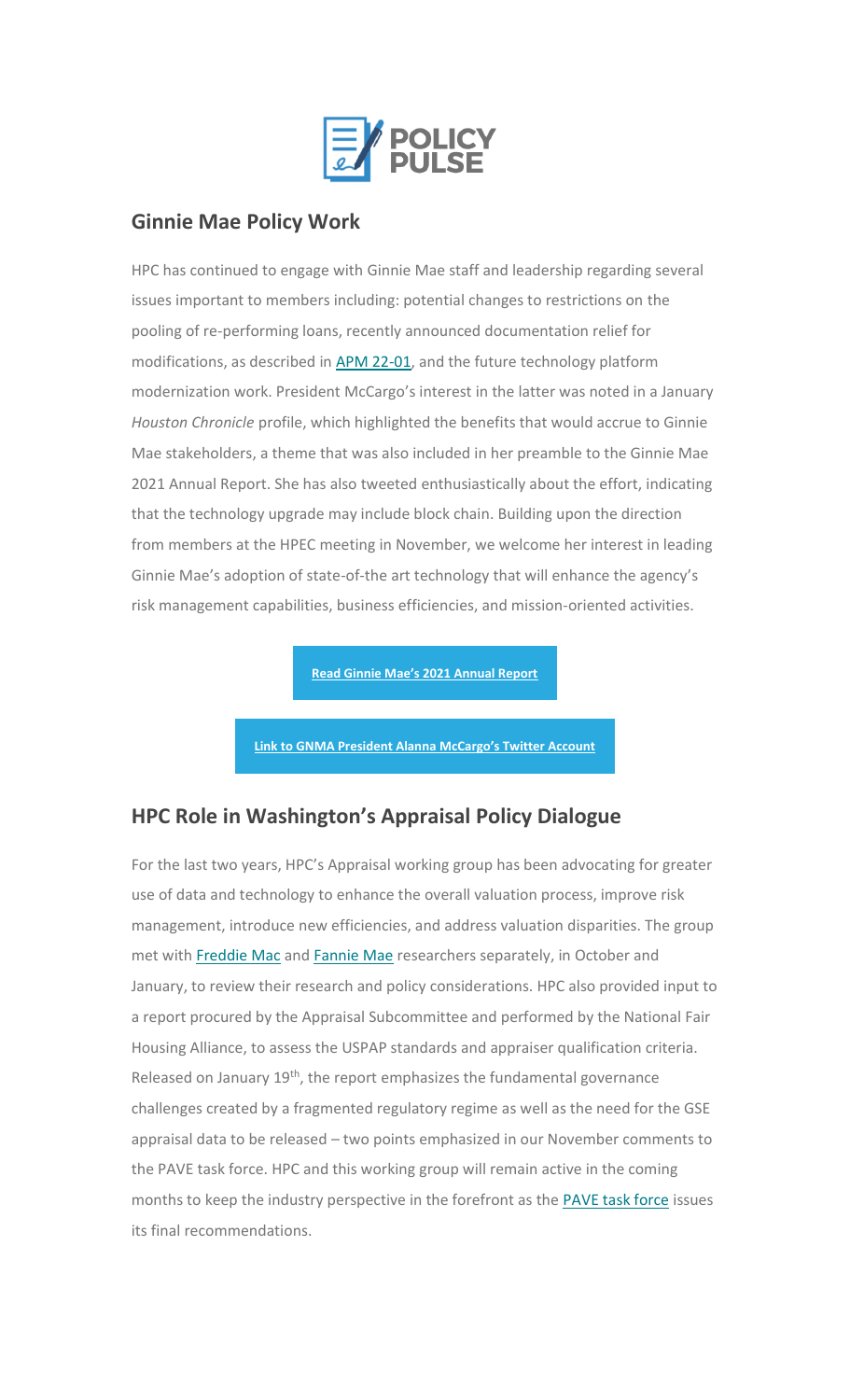#### **FHA Servicing Defect Taxonomy Proposal**

HPC prepared and submitted two letters commenting on FHA's draft servicing defect taxonomy in January. One letter, co-signed by industry trade associations, provides detailed section-by-section suggestions for changes in the overall approach to the taxonomy; the second letter, signed by HPC, ABA, and several consumer advocacy groups, offers more general suggestions on the overarching concerns with the draft proposal. HPC supports the development of formal guidance that describes the FHA methodology for evaluating loans for compliance with FHA's servicing requirements. However, the draft proposal lacks the level of detail required for servicers to know how FHA will conduct reviews, the types of deficiencies FHA will identify, and the specific remedies that FHA may impose for specific deficiencies. In both letters, we recommend that HUD collaborate closely with stakeholders to develop a framework that presents more detailed severity classifications for policy violations, a range of appropriate remedies for each violation, and a list of both aggravating and mitigating factors to be considered in determining the remedy. A well-developed servicing taxonomy would promote HUD's goals, enable servicers to tailor their quality control processes to ensure compliance, promote fairness and predictability, reduce FHA servicing costs, and both retain existing and attract new lenders to FHA programs.

**[Read the Joint Trade Letter](https://nam12.safelinks.protection.outlook.com/?url=https%3A%2F%2Fhousingpolicycouncil.us4.list-manage.com%2Ftrack%2Fclick%3Fu%3D5140623077e4523696cc45400%26id%3Da7afc4bb0a%26e%3Dc1f6e13f3b&data=04%7C01%7CChris.Monaco%40housingpolicycouncil.org%7C6546b76898ad47e9cfa608d9e57e94d8%7Ca05a64bbd6ba4776b9825a9e6644ad76%7C1%7C0%7C637793155343419852%7CUnknown%7CTWFpbGZsb3d8eyJWIjoiMC4wLjAwMDAiLCJQIjoiV2luMzIiLCJBTiI6Ik1haWwiLCJXVCI6Mn0%3D%7C3000&sdata=lNdLDLHnCEKLt6HfZ09584WddOGjIHr%2FRWBj0ksBowI%3D&reserved=0)**

**[Read the Joint Trade and Advocates Letter](https://nam12.safelinks.protection.outlook.com/?url=https%3A%2F%2Fhousingpolicycouncil.us4.list-manage.com%2Ftrack%2Fclick%3Fu%3D5140623077e4523696cc45400%26id%3D78a5bb1948%26e%3Dc1f6e13f3b&data=04%7C01%7CChris.Monaco%40housingpolicycouncil.org%7C6546b76898ad47e9cfa608d9e57e94d8%7Ca05a64bbd6ba4776b9825a9e6644ad76%7C1%7C0%7C637793155343419852%7CUnknown%7CTWFpbGZsb3d8eyJWIjoiMC4wLjAwMDAiLCJQIjoiV2luMzIiLCJBTiI6Ik1haWwiLCJXVCI6Mn0%3D%7C3000&sdata=8I6fyIRKBncnThn6RbXMIN6MjFq32T0SooeFoWhZvkc%3D&reserved=0)**

#### **Homeowner Assistance Fund (HAF) Program Rollout**

As of January 31, most state programs have been approved by the Treasury Department. HPC will continue to play a leadership role, discussing issues on the weekly COVID calls, hosting the monthly call with HAF program administrators, federal officials, servicers, and other trade associations, including the National Council of State Housing Agencies (NCSHA), and reaching out to individual state program administrators to discuss program design and operations. HPC has initiated conversations with administrators from a variety of states to date, including California, Florida, Hawaii, Illinois, Maryland, Massachusetts, Nevada, and New York. HPC has also been hosting smaller working group calls with NCSHA to discuss the use of the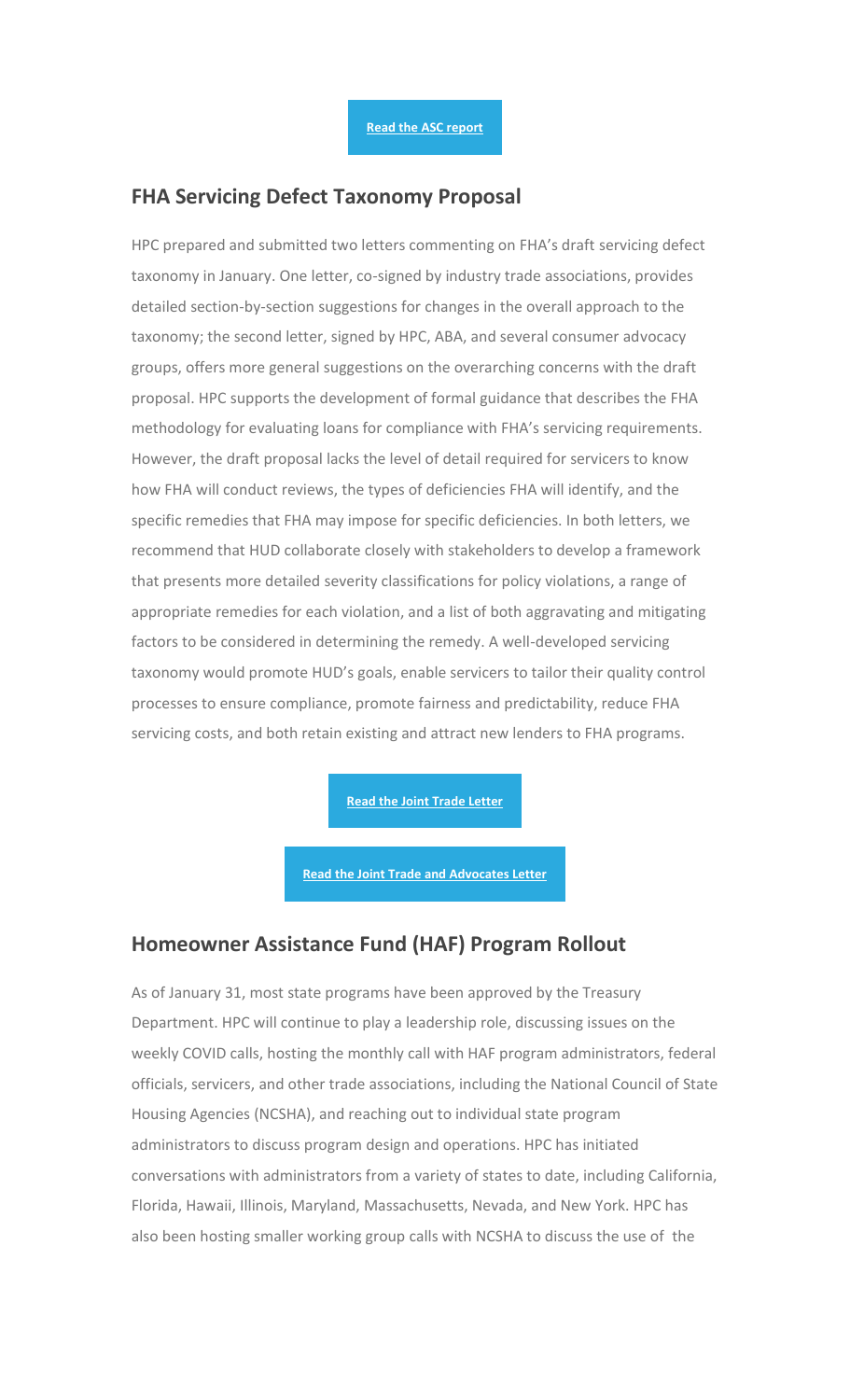Common Data File (CDF). CDF calls will be held weekly, starting this month, hosted by NCSHA and Wells Fargo.

### **HMDA: Joint Trade Response to CFPB's RFI**

In mid-January, HPC submitted, jointly with five other trade associations, a response to the CFPB's Request for Information on the 2018 Home Mortgage Disclosure Act (HMDA) expanded data set. In the letter, the associations commend the Bureau for taking the time to evaluate the rule and, in particular, the burden of the rule on financial institutions as well as the extent to which the collection and reporting of data has been streamlined, modernized and, generally, improved upon. The response details the extensive implementation costs associated with the HMDA rule and the specific costs of multiple new data fields and reiterates the arguments made in our October 2019 response to the CFPB's Advance Notice of Proposed Rulemaking on HMDA. The letter also affirms the associations' support for the current 100-loan reporting threshold for closed-end loans. Similar to previous years, advocates are evaluating the publicly available data. Of note, some of the research performed by think tanks and advocacy groups, like the [National Community Reinvestment Coalition](https://nam12.safelinks.protection.outlook.com/?url=https%3A%2F%2Fhousingpolicycouncil.us4.list-manage.com%2Ftrack%2Fclick%3Fu%3D5140623077e4523696cc45400%26id%3D8fbef1efab%26e%3Dc1f6e13f3b&data=04%7C01%7CChris.Monaco%40housingpolicycouncil.org%7C6546b76898ad47e9cfa608d9e57e94d8%7Ca05a64bbd6ba4776b9825a9e6644ad76%7C1%7C0%7C637793155343419852%7CUnknown%7CTWFpbGZsb3d8eyJWIjoiMC4wLjAwMDAiLCJQIjoiV2luMzIiLCJBTiI6Ik1haWwiLCJXVCI6Mn0%3D%7C3000&sdata=Ii9uwDSwWOYkHLzpnnsns6EvnYM078AlRKBdpVnM2R0%3D&reserved=0) report, is receiving widespread media attention. We anticipate that these and similar reports will continue and we will, accordingly, continue to monitor their development and coverage.

**[Read January 21st Response to the HMDA RFI](https://nam12.safelinks.protection.outlook.com/?url=https%3A%2F%2Fhousingpolicycouncil.us4.list-manage.com%2Ftrack%2Fclick%3Fu%3D5140623077e4523696cc45400%26id%3Dca0770c661%26e%3Dc1f6e13f3b&data=04%7C01%7CChris.Monaco%40housingpolicycouncil.org%7C6546b76898ad47e9cfa608d9e57e94d8%7Ca05a64bbd6ba4776b9825a9e6644ad76%7C1%7C0%7C637793155343419852%7CUnknown%7CTWFpbGZsb3d8eyJWIjoiMC4wLjAwMDAiLCJQIjoiV2luMzIiLCJBTiI6Ik1haWwiLCJXVCI6Mn0%3D%7C3000&sdata=uSbZTRUpHWrIv9gMXrTX%2FgvttD1CiN%2FpAzndoZCMkZg%3D&reserved=0)**

#### **False Claims Act Bill**

The Senate Judiciary Committee recently passed Senate Bill 2429, "the Administrative False Claims Act of 2021," which would raise the cap on claims under the Program Fraud Civil Remedies Act (PFCRA) from \$150,000 to \$1 million. Though not S.2429's specific target, the bill would allow HUD's Inspector General to sanction all FHA mortgages with any mistake. This truncated sanctioning system would deter lender participation in FHA mortgages. HPC has asked Congress to stop the bill or, alternately, amend it to protect the FHA. If the bill were to be amended, HPC requested provisions to: a) require that the program administrator deem use of FCA necessary, if existing remedies are insufficient or exhausted and b) mandate a full physical assessment of any documents and data associated with cases for which FCA may be applied, rather than extrapolating from a sample. Senators Tillis and Hagerty currently have holds on the bill.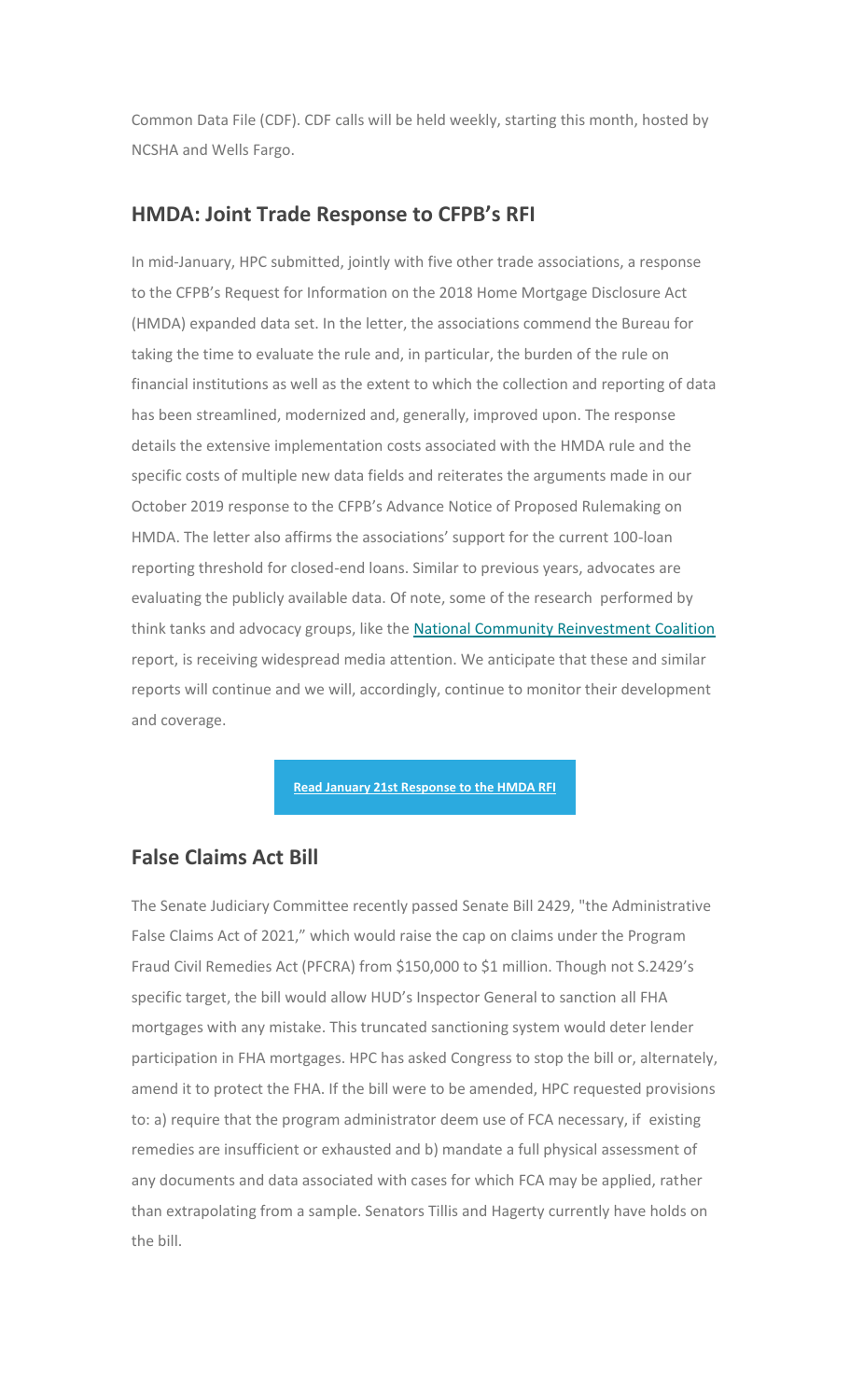### **FHA LIBOR – Alternative Reference Rate Proposal**

HUD is seeking public comment on the transition away from LIBOR for legacy loans and new originations. In a joint trade letter to HUD, HPC commended HUD for its efforts to implement rules that would accelerate the transition away from the use of LIBOR as an index for some FHA-insured loans and requested that HUD move quickly through the rule making process and provide clear guidance so lenders and servicers would have compliance certainty. Clear guidance should include a roadmap that specifies a replacement index or indices for existing mortgages and guidance on communicating with borrowers. Four criteria for the replacement index or indices were offered. Ideally, clear rules or guidance should be issued by June 30, 2022 to give servicers enough time to implement the new index or indices. The letter also recommended that HUD implement a system to periodically evaluate alternate indices.

**[Read the December 6 letter to FHA](https://nam12.safelinks.protection.outlook.com/?url=https%3A%2F%2Fhousingpolicycouncil.us4.list-manage.com%2Ftrack%2Fclick%3Fu%3D5140623077e4523696cc45400%26id%3D11685ece1c%26e%3Dc1f6e13f3b&data=04%7C01%7CChris.Monaco%40housingpolicycouncil.org%7C6546b76898ad47e9cfa608d9e57e94d8%7Ca05a64bbd6ba4776b9825a9e6644ad76%7C1%7C0%7C637793155343419852%7CUnknown%7CTWFpbGZsb3d8eyJWIjoiMC4wLjAwMDAiLCJQIjoiV2luMzIiLCJBTiI6Ik1haWwiLCJXVCI6Mn0%3D%7C3000&sdata=3FbKiFwTNyNd9Vd5SGFPOSmfVhYCNyK5l%2BxLV12Ujt0%3D&reserved=0)**



<span id="page-5-0"></span>In December and January, HPC was cited or quoted in more than one dozen news stories on at least ten topics including the increased GSE loan limits, the ongoing property valuation discussions in Washington, Ginnie Mae pooling requirements, the challenges of deploying the Homeowner Assistance Fund, the GSE's Capital Planning rule, Fannie's return to CRT issuance, and the need for Congress to address the role of government in the mortgage market.

#### **Increased GSE Loan Limits:**

- [FHFA hikes fees for high-balance and second-home loans,](https://nam12.safelinks.protection.outlook.com/?url=https%3A%2F%2Fhousingpolicycouncil.us4.list-manage.com%2Ftrack%2Fclick%3Fu%3D5140623077e4523696cc45400%26id%3D7426894104%26e%3Dc1f6e13f3b&data=04%7C01%7CChris.Monaco%40housingpolicycouncil.org%7C6546b76898ad47e9cfa608d9e57e94d8%7Ca05a64bbd6ba4776b9825a9e6644ad76%7C1%7C0%7C637793155343419852%7CUnknown%7CTWFpbGZsb3d8eyJWIjoiMC4wLjAwMDAiLCJQIjoiV2luMzIiLCJBTiI6Ik1haWwiLCJXVCI6Mn0%3D%7C3000&sdata=Wc8xF4q13B89qJtp6itedZUB1w%2Ff%2BkpI2U6Gima6h%2F4%3D&reserved=0) January 5, 2022
- [Conforming loan limits draw scrutiny,](https://nam12.safelinks.protection.outlook.com/?url=https%3A%2F%2Fhousingpolicycouncil.us4.list-manage.com%2Ftrack%2Fclick%3Fu%3D5140623077e4523696cc45400%26id%3D37d0f53696%26e%3Dc1f6e13f3b&data=04%7C01%7CChris.Monaco%40housingpolicycouncil.org%7C6546b76898ad47e9cfa608d9e57e94d8%7Ca05a64bbd6ba4776b9825a9e6644ad76%7C1%7C0%7C637793155343419852%7CUnknown%7CTWFpbGZsb3d8eyJWIjoiMC4wLjAwMDAiLCJQIjoiV2luMzIiLCJBTiI6Ik1haWwiLCJXVCI6Mn0%3D%7C3000&sdata=BX1T8C%2BZ0FYOrXBHLcEOMCzJH7K0rIoaM0tHjd2W6v0%3D&reserved=0) December 20, 2021
- [FHFA sets higher borrowing limits for mortgage loans in 2022,](https://nam12.safelinks.protection.outlook.com/?url=https%3A%2F%2Fhousingpolicycouncil.us4.list-manage.com%2Ftrack%2Fclick%3Fu%3D5140623077e4523696cc45400%26id%3Df41feaa2f2%26e%3Dc1f6e13f3b&data=04%7C01%7CChris.Monaco%40housingpolicycouncil.org%7C6546b76898ad47e9cfa608d9e57e94d8%7Ca05a64bbd6ba4776b9825a9e6644ad76%7C1%7C0%7C637793155343419852%7CUnknown%7CTWFpbGZsb3d8eyJWIjoiMC4wLjAwMDAiLCJQIjoiV2luMzIiLCJBTiI6Ik1haWwiLCJXVCI6Mn0%3D%7C3000&sdata=v8nK5qOMwbYtkzbEDBVw7S%2BprXMcpKhTMwQatHdYuX8%3D&reserved=0) December 3, 2021

**Property Valuation:** [The appraisal industry's governance problem](https://nam12.safelinks.protection.outlook.com/?url=https%3A%2F%2Fhousingpolicycouncil.us4.list-manage.com%2Ftrack%2Fclick%3Fu%3D5140623077e4523696cc45400%26id%3D06eaee0b9e%26e%3Dc1f6e13f3b&data=04%7C01%7CChris.Monaco%40housingpolicycouncil.org%7C6546b76898ad47e9cfa608d9e57e94d8%7Ca05a64bbd6ba4776b9825a9e6644ad76%7C1%7C0%7C637793155343419852%7CUnknown%7CTWFpbGZsb3d8eyJWIjoiMC4wLjAwMDAiLCJQIjoiV2luMzIiLCJBTiI6Ik1haWwiLCJXVCI6Mn0%3D%7C3000&sdata=TjKS2G8%2BiCfHpb4qzHvM5V5xFFYgmwvL85HewILtLu0%3D&reserved=0), January 24, 2022